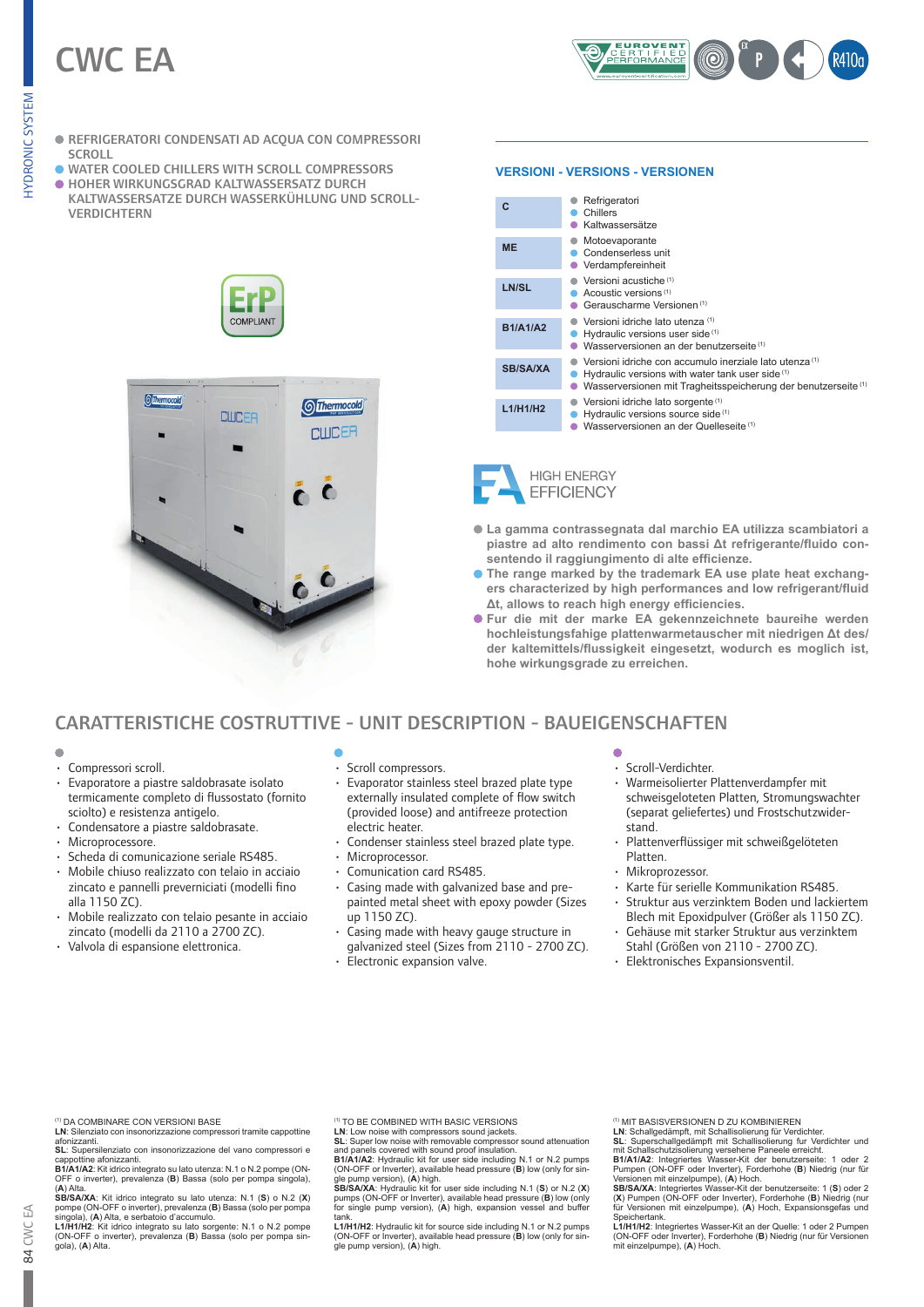# ACCESSORI A RICHIESTA - ACCESSORIES ON DEMAND - ZUBEHÖR AUF ANFRAGE

#### ACCESSORI MONTATI

- Rifasamento compressori cos phi 0.91.
- 
- Interruttori automatici per compressori. • Resistenza elettrica quadro elettrico con
- termostato. • Scheda seriale con protocollo BacNet MS/TP
- o TCP/IP.
- Gateway Modbus LonTalk™.
- Kit manometri gas.
- Controllo di sequenza e protezione mancanza fase.
- Mobile a pannelli chiusi.
- Controllo di condensazione valvole a 2/3 vie modulanti.
- Alimentazione elettrica senza neutro 400V/3ph.
- Kit Victaulic.
- Soft Starter.
- Kit Container.
- Kit protezione antigelo per versioni idriche • Tenuta maggiorata della pompa per funziona-
- mento con glicole > 25% o > 40%.
- Commutazione delle pompe di circolazione.
- Valvole di intercettazione sulle linee di mandata e del liquido (disponibile solo per versione motoevaporante).

#### ACCESSORI SCIOLTI

- Pannello di controllo remoto.
- Gruppo di riempimento automatico.
- Filtro acqua.
- Kit manometri acqua.
- Antivibranti in gomma e/o a molla. • Ricevitore di liquido (disponibile solo per versione motoevaporante).

#### MOUNTED ACCESSORIES

- Power factor correction to cos phi 0.91.
- Automatic circuit breakers for compressors.
- Control panel electric heater with thermostat. • TP Serial card with BacNet Protocol MS/TP or
- TCP/IP.
- Gateway Modbus LonTalk™.
- Gas gauges.
- Phase failure protection relay.
- Casing with closed panels.
- Condensing control with modulating 2/3 way valve.
- Electrical power supply without neutral 400V/3ph.
- Victaulic Kit.
- Soft Starter.
- Container Kit.
- Anti-freeze protection for hydraulic versions.
- Oversized water pump seal for operation with  $a$ lycol > 25% or > 40%.
- Water pumps automatic changeover.
- Ball valves on the discharge and liquid lines (only for condenserless version).

#### LOOSE ACCESSORIES

- Remote control display.
- Automatic water filling.
- Water strainer.
- Water gauges.
- Rubber and/or spring anti vibration mounts.
- Liquid receiver (only for condenserless version).

### EINGEBAUTE ZUBEHÖRTEILE

- Verdichter-Phasenregelung cos phi 0,91.
- Automatische Schalter für Verdichter. • Elektrischer Widerstand der Schalttafel mit
- Thermostat.
- Serielle Karte mit BacNet-Protokoll MS/TP oder TCP/IP.
- LonTalk™-Gateway.
- Kältegasmanometer-Kit.
- Sequenzsteuerung und Phasenausfallschutz.
- Struktur mit geschlossene Panels.
- Verflussigungssteuerung mit 2/3-Wege-Modulieren Ventile.
- Versorgung ohne Neutralleiter.
- Victaulic Kit.
- Soft Starter.
- Container Kit.
- Frostschutzsatz fur Wasserausfuhrungen.
- Erhohte Abdichtung der Pumpe fur den
- Betrieb mit Glykol > 25% oder > 40%. • Umschaltung der Umwalzpumpe.
- Kugelhähne auf der Druck- und Flüssigkeitsleitungen (nur für Verflüssiger-Version).

#### SEPARATE ZUBEHÖRTEILE

- Fernsteuertafel.
- Automatisches Füllaggregat.
- Wasserfilter.
- Wassermanometer-Kit.
- Schwingschutzteile aus Gummi und/oder mit Feder.
- Flüssigkeitssammler (nur für Verflüssiger-Version).

## **VANTAGGI - ADVANTAGES - VORTEILE**

- 
- **• Le macchine della famiglia CWC EA sono progettate in conformità al regolamento Europeo (ECODESIGN ENER LOT21 - Tier 1) in vigore a partire da Gennaio 2018, riguardante tutti i prodotti di raffrescamento.**
- **• Gli ingombri limitati permettono un'estrema flessibilità d'installazione.**
- **• Interfacciabilità con sistema Multi-Manager e controllo remoto e-Manager+.**

#### **IDEALE PER INSTALLAZIONI ALL'INTERNO DI LOCALI TECNICI CON SPAZI RIDOTTI**

L'unita può essere posizionata con un lato lungo adiacente alla parete, ottimizzando gli spazi di installazione e garantendo l'accesso completo a tutti i componenti principali per le attività di manutenzione.

- **• The CWC EA units are designed in compliance with the European Regulation (ECODESIGN ENER LOT21 - Tier 1) in force from January 2018, related to all comfort chillers.**
- **• The compact overall dimensions allow extremely flexible installations.**
- **• Interface with Multi-Manager system and e-Manager+ remote control.**

#### **SUITABLE FOR INSTALLATIONS INTO TECHNICAL ROOMS WITH RESTRICTED SPACES**

The unit can be positioned with a long side adjacent to the wall, optimizing the installation spaces and ensuring full access to all major components for maintenance activities.

- **• Die Gerate CWC EA sind in Ubereinstimmung mit der europaischen Regulierung (ECODESIGN ENER LOT21 - Tier 1), die ab Januar 2018 in Kraft ist, im Zusammenhang mit allen Komfortkaltemaschinen konzipiert.**
- **• Durch den begrenzten Platzbedarf gestaltet sich die Installation äußerst flexibel.**
- **• Kompatibilität mit Multi-Manager-System**
- **und Fernbedienung e-Manager+.**

**IDEAL FÜR ANLAGEN IN TECHNISCHEN RÄUMEN MIT REDUZIERTEN ABMESSUNGEN** Das Gerät kann mit einer langen Seite angrezend an die Wand positioniert werden, um den Installationsräume zu optimieren und einen vollständigen Zugang zu allen Hauptkomponenten für Wartungsarbeiten zu gewährleisten.







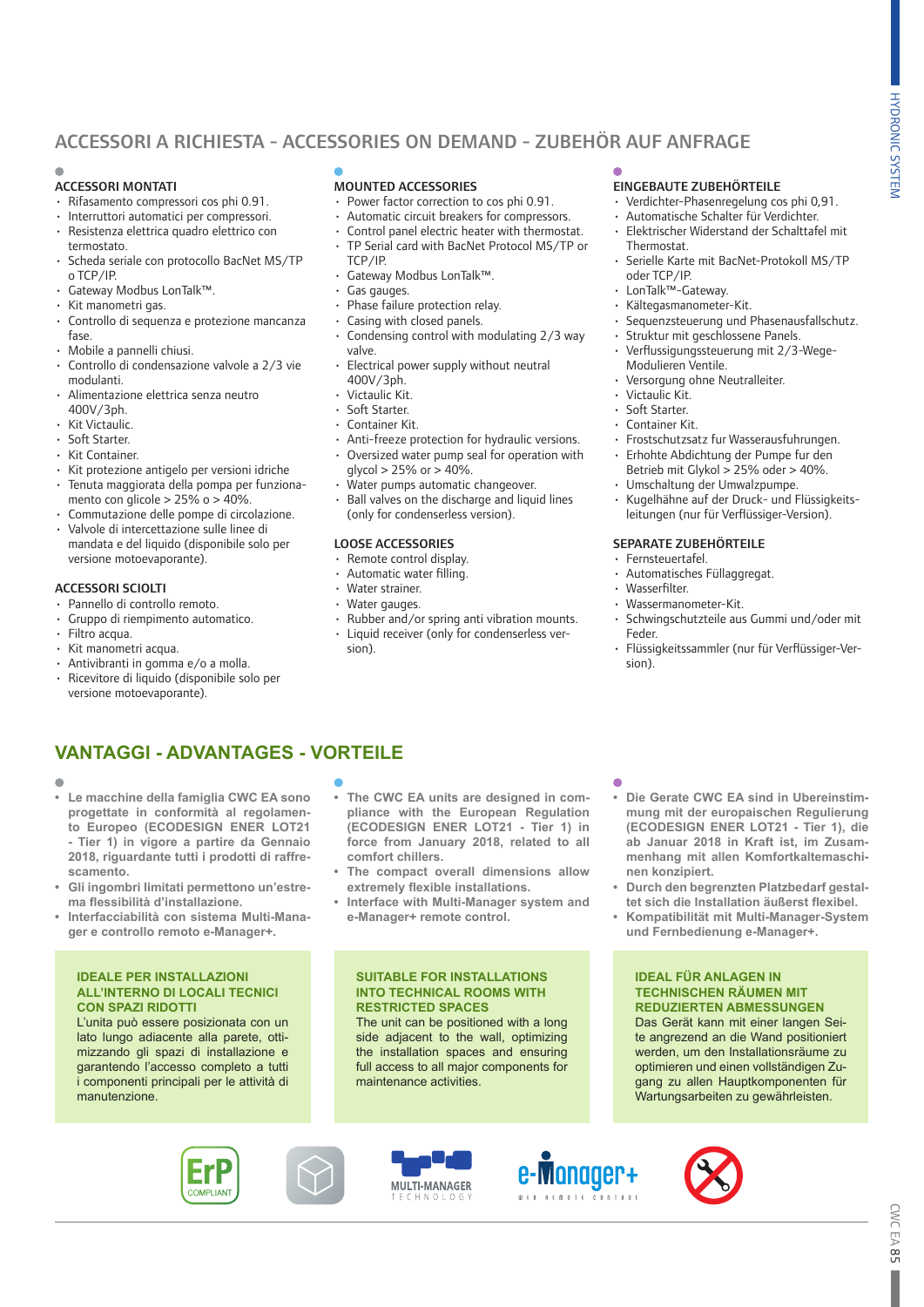#### **DATI TECNICI GENERALI - GENERAL TECHNICAL DATA - ALLGEMEINE TECHNISCHE DATEN**

| Mod.                       | Vers.     |                                                                        | 150 Z          | 160 Z          | 165 Z          | 180Z           | 190 Z          | 1110 Z         | 1125 Z         | 1135 Z       | 1150 Z       | 2110Z          | 2120 Z         | 2130 Z         | 2155 Z         | 1170Z          | 1190 Z         |
|----------------------------|-----------|------------------------------------------------------------------------|----------------|----------------|----------------|----------------|----------------|----------------|----------------|--------------|--------------|----------------|----------------|----------------|----------------|----------------|----------------|
|                            |           | Refrigerazione - Cooling - Kältebetrieb <sup>(1)</sup><br>kW           |                |                |                |                |                |                |                |              |              |                |                |                |                |                |                |
| cc                         |           |                                                                        | 52             | 59             | 66             | 80             | 91             | 108            | 124            | 137          | 149          | 110            | 118            | 132            | 155            | 169            | 190            |
| PI                         |           | kW                                                                     | 11,7           | 13,5           | 15,5           | 19,3           | 20,7           | 24,9           | 28,1           | 31,2         | 34,3         | 25,6           | 27,5           | 30,3           | 34,5           | 39,9           | 45             |
| EER                        |           |                                                                        | 4,46           | 4,36           | 4,24           | 4,15           | 4,41           | 4,35           | 4,42           | 4,38         | 4,33         | 4,31           | 4,29           | 4,36           | 4,49           | 4,23           | 4,27           |
| EC                         |           |                                                                        | C              | C              | D              | D              | $\mathsf{C}$   | C              | C              | C            | C            | C              | $\mathsf{C}$   | C              | C              | D              | D              |
|                            |           | Utenza - User side - Benutzer                                          |                |                |                |                |                |                |                |              |              |                |                |                |                |                |                |
| WF                         |           | $m^3/h$                                                                | 8,9            | 10,2           | 11,3           | 13,8           | 15,7           | 18,6           | 21,4           | 23,5         | 25,5         | 19,0           | 20,2           | 22,7           | 26,6           | 29,1           | 32,8           |
| <b>WPD</b>                 |           | kPa                                                                    | 29,2           | 37,0           | 45,2           | 34,5           | 43,9           | 26,2           | 33,8           | 40,1         | 46,8         | 42,9           | 48,6           | 60,5           | 40,0           | 32,6           | 29,1           |
| Sorgente - Source - Quelle |           |                                                                        |                |                |                |                |                |                |                |              |              |                |                |                |                |                |                |
| WF                         |           | $m^3/h$                                                                | 11,0           | 12,5           | 14,0           | 17,1           | 19,2           | 22,9           | 26,2           | 28,9         | 31,5         | 23,4           | 25,0           | 28,0           | 32,6           | 36,0           | 40,4           |
| <b>WPD</b>                 |           | kPa                                                                    | 43,3           | 55,3           | 68,4           | 53,0           | 28,5           | 39,4           | 27,6           | 32,9         | 38,6         | 67,4           | 76,5           | 46,4           | 62,0           | 49,7           | 44,2           |
|                            |           | Refrigerazione - Cooling - Kältebetrieb <sup>(2)</sup>                 |                |                |                |                |                |                |                |              |              |                |                |                |                |                |                |
| P rated                    |           | kW                                                                     | 52,0           | 59,1           | 65,8           | 80,0           | 91,2           | 108,2          | 124,4          | 136,6        | 148,5        | 110,3          | 117,7          | 132,2          | 154,9          | 169,1          | 190,4          |
| ns, cooling                |           | $\%$                                                                   | 205            | 206            | 204            | 208            | 214            | 224            | 223            | 224          | 220          | 219            | 217            | 221            | 227            | 223            | 223            |
| <b>SEER</b>                |           |                                                                        | 5,34           | 5,35           | 5,30           | 5,40           | 5,56           | 5,79           | 5,79           | 5,80         | 5,70         | 5,69           | 5,64           | 5,74           | 5,87           | 5,77           | 5,77           |
|                            |           | Motoevaporante - Condenserless unit - Verdampfereinheit <sup>(3)</sup> |                |                |                |                |                |                |                |              |              |                |                |                |                |                |                |
| CC                         | <b>ME</b> | kW                                                                     | 44,8           | 51,3           | 57,6           | 70,9           | 79,3           | 94,9           | 107,9          | 119,0        | 130,0        | 95,2           | 102,4          | 114,8          | 133,7          | 149,2          | 167,5          |
| PI                         |           | kW                                                                     | 14,5           | 16,5           | 18,6           | 22,5           | 25,4           | 30,1           | 34,8           | 38,1         | 41,5         | 31,1           | 33,0           | 37,2           | 42,1           | 47,4           | 53,4           |
| EER                        |           |                                                                        | 3,10           | 3,12           | 3,10           | 3,15           | 3,13           | 3,15           | 3,10           | 3,12         | 3,13         | 3,07           | 3,11           | 3,09           | 3,17           | 3,15           | 3,14           |
| <b>RCN</b>                 |           | n                                                                      | $\mathbf{1}$   | $\mathbf{1}$   | $\mathbf{1}$   | $\mathbf{1}$   | $\mathbf{1}$   | $\mathbf{1}$   | $\mathbf{1}$   | $\mathbf{1}$ | $\mathbf{1}$ | $\overline{c}$ | $\overline{2}$ | $\overline{2}$ | $\overline{2}$ | $\mathbf{1}$   | $\mathbf{1}$   |
| СN                         |           | n                                                                      | $\overline{2}$ | $\overline{2}$ | $\overline{2}$ | $\overline{2}$ | $\overline{2}$ | $\overline{2}$ | $\overline{2}$ | 2            | 2            | 4              | 4              | $\overline{4}$ | $\overline{4}$ | $\overline{2}$ | $\overline{2}$ |
| <b>CT</b>                  |           |                                                                        |                |                |                |                |                |                |                | Scroll       |              |                |                |                |                |                |                |
| TP                         |           |                                                                        |                |                |                |                |                |                |                | <b>Steps</b> |              |                |                |                |                |                |                |
| <b>SPWL</b>                |           | dB(A)                                                                  | 78             | 79             | 80             | 81             | 82             | 84             | 86             | 86           | 86           | 81             | 82             | 83             | 83             | 89             | 91             |
| SPL                        |           | dB(A)                                                                  | 47             | 48             | 49             | 50             | 46             | 48             | 50             | 50           | 50           | 49             | 50             | 51             | 51             | 57             | 59             |
| <b>SPWL</b>                | LN        | dB(A)                                                                  | 75             | 76             | 77             | 78             | 79             | 81             | 83             | 83           | 83           | 78             | 79             | 80             | 80             | 86             | 88             |
| SPL                        | LN        | dB(A)                                                                  | 44             | 45             | 46             | 47             | 43             | 45             | 47             | 47           | 47           | 46             | 47             | 48             | 48             | 54             | 56             |
| <b>SPWL</b>                | SL        | dB(A)                                                                  | 73             | 74             | 75             | 76             | 77             | 79             | 81             | 81           | 81           | 73             | 74             | 75             | 75             | 84             | 86             |
| SPL                        | <b>SL</b> | dB(A)                                                                  | 42             | 43             | 44             | 45             | 41             | 43             | 45             | 45           | 45           | 41             | 42             | 43             | 43             | 52             | 54             |
| EPS                        |           | V/Ph/Hz                                                                |                |                |                |                |                |                |                | 400/3+n/50   |              |                |                |                |                |                |                |
|                            |           |                                                                        |                |                |                |                |                |                |                |              |              |                |                |                |                |                |                |
| Mod.                       | Vers.     |                                                                        | 1215 Z         | 1235 Z         | 2185 Z         | 2210 Z         | 2245 Z         | 2270 Z         | 2290 Z         | 2340 Z       | 2375 Z       | 2420 Z         | 2475 Z         | 2555 Z         | 2610 Z         | 2660Z          | 2700 Z         |
|                            |           | Refrigerazione - Cooling - Kältebetrieb <sup>(1)</sup>                 |                |                |                |                |                |                |                |              |              |                |                |                |                |                |                |
| cc                         |           | kW                                                                     | 215            | 237            | 183            | 210            | 246            | 270            | 292            | 340          | 373          | 422            | 477            | 556            | 612            | 662            | 698            |
| PI                         |           | kW                                                                     | 50             | 56             | 42             | 49             | 58             | 63             | 69             | 79           | 90           | 99             | 111            | 133            | 145            | 153            | 166            |
| EER                        |           |                                                                        | 4,34           | 4,25           | 4,33           | 4,25           | 4,25           | 4,33           | 4,26           | 4,33         | 4,13         | 4,26           | 4,28           | 4,19           | 4,22           | 4,31           | 4,20           |
| EC                         |           |                                                                        | C              | D              | C              | D              | D              | C              | D              | C            | D            | D              | D              | D              | D              | C              | D              |
|                            |           | Utenza - User side - Benutzer                                          |                |                |                |                |                |                |                |              |              |                |                |                |                |                |                |
| WF                         |           | $m^3/h$                                                                | 37,0           | 40,8           | 31,4           | 36,1           | 42,3           | 46,5           | 50             | 58           | 64           | 73             | 82             | 96             | 105            | 114            | 120            |
| <b>WPD</b>                 |           | kPa                                                                    | 36.4           | 43,6           | 54,5           | 71,1           | 55,1           | 66,0           | 76,6           | 39,6         | 46,9         | 58,8           | 42,4           | 56,1           | 40,3           | 46,5           | 52,1           |
| Sorgente - Source - Quelle |           |                                                                        |                |                |                |                |                |                |                |              |              |                |                |                |                |                |                |
| WF                         |           | $m^3/h$                                                                | 45,5           | 50,3           | 38,7           | 44,6           | 52,2           | 57,3           | 62,1           | 72,0         | 79,7         | 89,6           | 101,2          | 118,4          | 130,3          | 140,3          | 148,5          |
| <b>WPD</b>                 |           | kPa                                                                    | 37,5           | 45,3           | 85,7           | 64,6           | 87,2           | 63,9           | 74,5           | 59,9         | 72,3         | 51,5           | 64,5           | 51,5           | 61,5           | 47,8           | 53,9           |
|                            |           | Refrigerazione - Cooling - Kältebetrieb <sup>(2)</sup>                 |                |                |                |                |                |                |                |              |              |                |                |                |                |                |                |
| P rated                    |           | kW                                                                     | 214,9          | 236,9          | 182,6          | 210,0          | 245,9          | 270,5          | 292,5          | 339,9        | 373          | 422            | 477            | 556            | 612            | 662            | 698            |

| ns, cooling |           | %                                                                      | 227            | 224   | 217            | 225            | 217  | 230            | 223            | 229            | 230            | 227            | 228            | 230  | 239   | 241            | 239            |
|-------------|-----------|------------------------------------------------------------------------|----------------|-------|----------------|----------------|------|----------------|----------------|----------------|----------------|----------------|----------------|------|-------|----------------|----------------|
| <b>SEER</b> |           |                                                                        | 5,87           | 5,80  | 5,62           | 5,82           | 5,64 | 5,94           | 5,78           | 5,93           | 5,95           | 5,87           | 5,89           | 5,96 | 6,17  | 6,22           | 6,17           |
|             |           | Motoevaporante - Condenserless unit - Verdampfereinheit <sup>(3)</sup> |                |       |                |                |      |                |                |                |                |                |                |      |       |                |                |
| <b>CC</b>   | <b>ME</b> | kW                                                                     | 188,3          | 208,9 | 159            | 183            | 214  | 235            | 255            | 296            | 327            | 366            | 418            | 486  | 539   | 580            | 618            |
| PI          |           | kW                                                                     | 60,0           | 66,6  | 50,8           | 60,1           | 69,5 | 76,3           | 82,9           | 94,8           | 107            | 120            | 133            | 160  | 173   | 187            | 200            |
| EER         |           |                                                                        | 3,14           | 3,14  | 3,13           | 3,04           | 3,08 | 3,08           | 3,08           | 3,13           | 3,06           | 3,05           | 3,13           | 3,04 | 3, 11 | 3, 11          | 3,09           |
| <b>RCN</b>  |           | n.                                                                     | $\overline{1}$ |       | $\overline{2}$ | $\overline{2}$ | 2    | $\overline{2}$ | $\overline{2}$ | $\overline{2}$ | $\overline{2}$ | $\overline{2}$ | $\overline{2}$ | 2    | 2     | $\overline{2}$ | $\overline{2}$ |
| CN          |           | n.                                                                     | $\overline{2}$ | 2     | 4              | 4              | 4    | 4              | 4              | 4              | 4              | 4              | 4              | 6    | 6     | 6              | 6              |
| <b>CT</b>   |           |                                                                        |                |       |                |                |      |                |                | Scroll         |                |                |                |      |       |                |                |
| <b>TP</b>   |           |                                                                        |                |       |                |                |      |                |                | <b>Steps</b>   |                |                |                |      |       |                |                |
| <b>SPWL</b> |           | dB(A)                                                                  | 92             | 93    | 85             | 87             | 89   | 89             | 89             | 92             | 94             | 95             | 96             | 96   | 97    | 97             | 98             |
| <b>SPL</b>  |           | dB(A)                                                                  | 60             | 61    | 60             | 63             | 57   | 62             | 57             | 60             | 62             | 63             | 64             | 64   | 65    | 65             | 66             |
| <b>SPWL</b> | <b>LN</b> | dB(A)                                                                  | 89             | 90    | 82             | 84             | 86   | 86             | 86             | 89             | 91             | 92             | 93             | 93   | 94    | 94             | 95             |
| SPL         | LN        | dB(A)                                                                  | 57             | 58    | 50             | 52             | 54   | 54             | 54             | 57             | 59             | 60             | 61             | 61   | 62    | 62             | 63             |
| <b>SPWL</b> | SL        | dB(A)                                                                  | 87             | 88    | 77             | 79             | 81   | 81             | 81             | 84             | 86             | 87             | 88             | 88   | 89    | 89             | 90             |
| <b>SPL</b>  | <b>SL</b> | dB(A)                                                                  | 55             | 56    | 52             | 55             | 49   | 54             | 49             | 52             | 54             | 55             | 56             | 56   | 57    | 57             | 58             |
| <b>EPS</b>  |           | V/Ph/Hz                                                                |                |       |                |                |      |                |                | $400/3 + n/50$ |                |                |                |      |       |                |                |